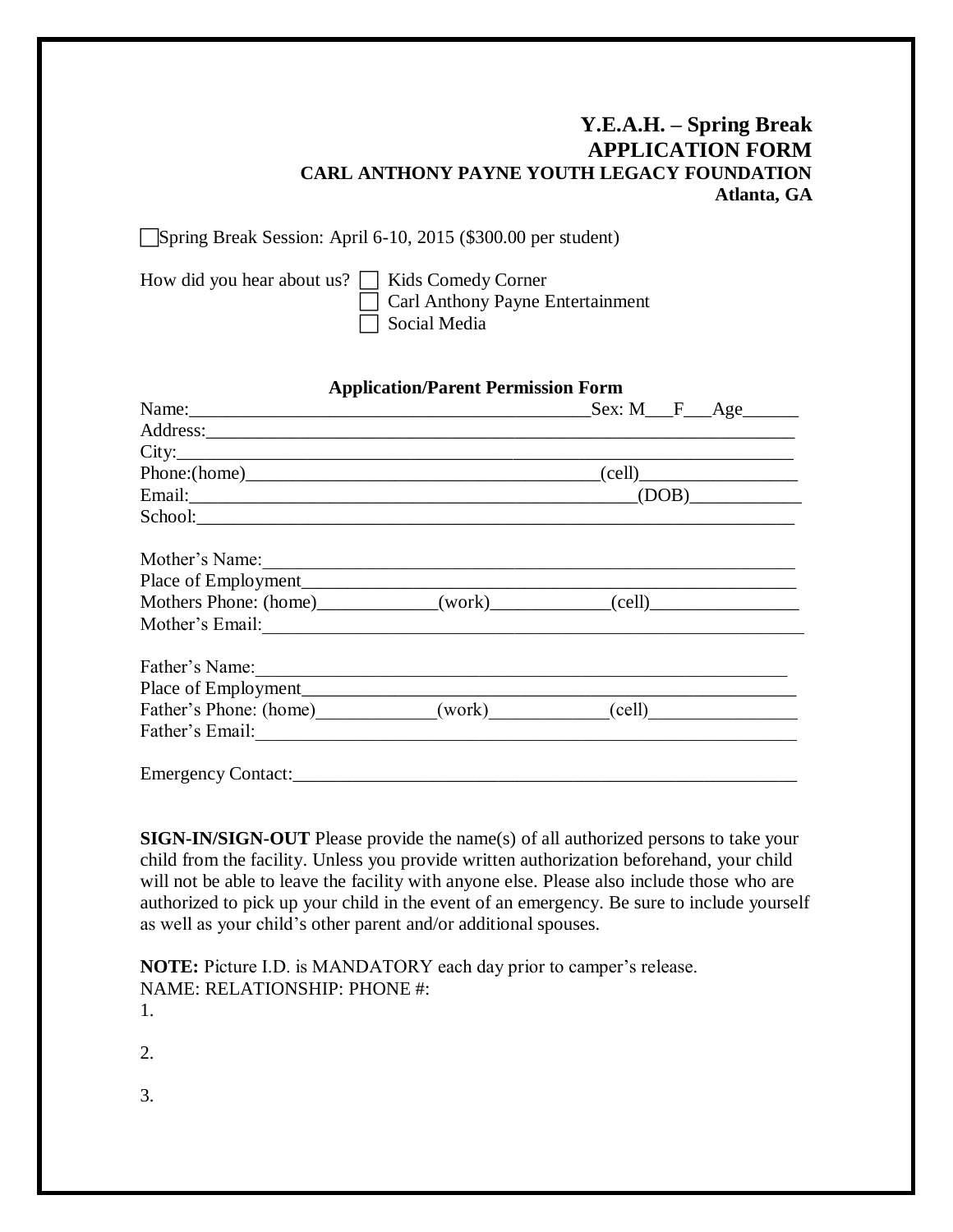

#### 4.

I understand and agree that in the event my child is not picked up by 3:00 p.m., I will be charged \$1.00 per minute. I understand that my child will not be readmitted back to the program until the fee has been paid. I further understand, YEAH will immediately make every attempt to contact me, or other persons authorized by me to take my child from the facility. If we cannot be located, or if satisfactory arrangements for picking up my child cannot be made by 3:30 p.m., the appropriate local law enforcement and welfare authorities will be contacted and my child may be released to the custody of those welfare authorities as a possible ward of the Juvenile Court.

I hereby release YEAH, its directors, officers, and employees and agents from all liability for any injuries or damages sustained by my child or by me, which results directly, or indirectly from the procedure outlined. I further agree that if this procedure must be utilized because I fail to pick up my child on time from YEAH, or because any person designated by me fails to pick up my child on time from the facility. I will indemnify and hold YEAH harmless for any damages sustained by my child after closing time. Lastly, I understand and agree that if my child is not repeatedly picked up by the designated time, that my child and I will be dropped from YEAH, and no fee refund will be provided.

**PHOTO RELEASE/ACTIVITY RELEASE** In the event that YEAH is asked to participate in any of the following, I agree that my child may participate in all television filming, newspaper and interviews, movies, film commercials and questionnaires. I have no objection to my child being included in photographs, slides or movies taken at YEAH/KCK which might be used for purposes of interpreting, marketing, promoting and publicizing YEAH/KCK, in addition, my child has my permission to participate in all activities which are part of YEAH/KCK including crafts projects, field trips, and other active play experiences typical in a child care program. In case of an accident, YEAH/KCK assumes no financial responsibility beyond the secondary insurance coverage. The registered minor(s) may participate in all YEAH/KCK camp sponsored field trips.

#### **I have read, understand and agree to the information regarding dates, rules, and company policies.**

- 1. All registration, camp hours, attendance, casting and refund policies.
- 2. I understand the campers will range in ages 10-16, and spots are filled on a first come first serve basis.
- 3. Allow YEAH to use their selected nurse, physician, or call 911 in the event of an emergency in which I cannot be reached. I must disclose to YEAH and special needs or allergies my child has and agree to provide arrangements as required by YEAH. Failure to do so may result in the termination of camp participation.
- 4. Allow my child to participate in any promotional pictures from the camp.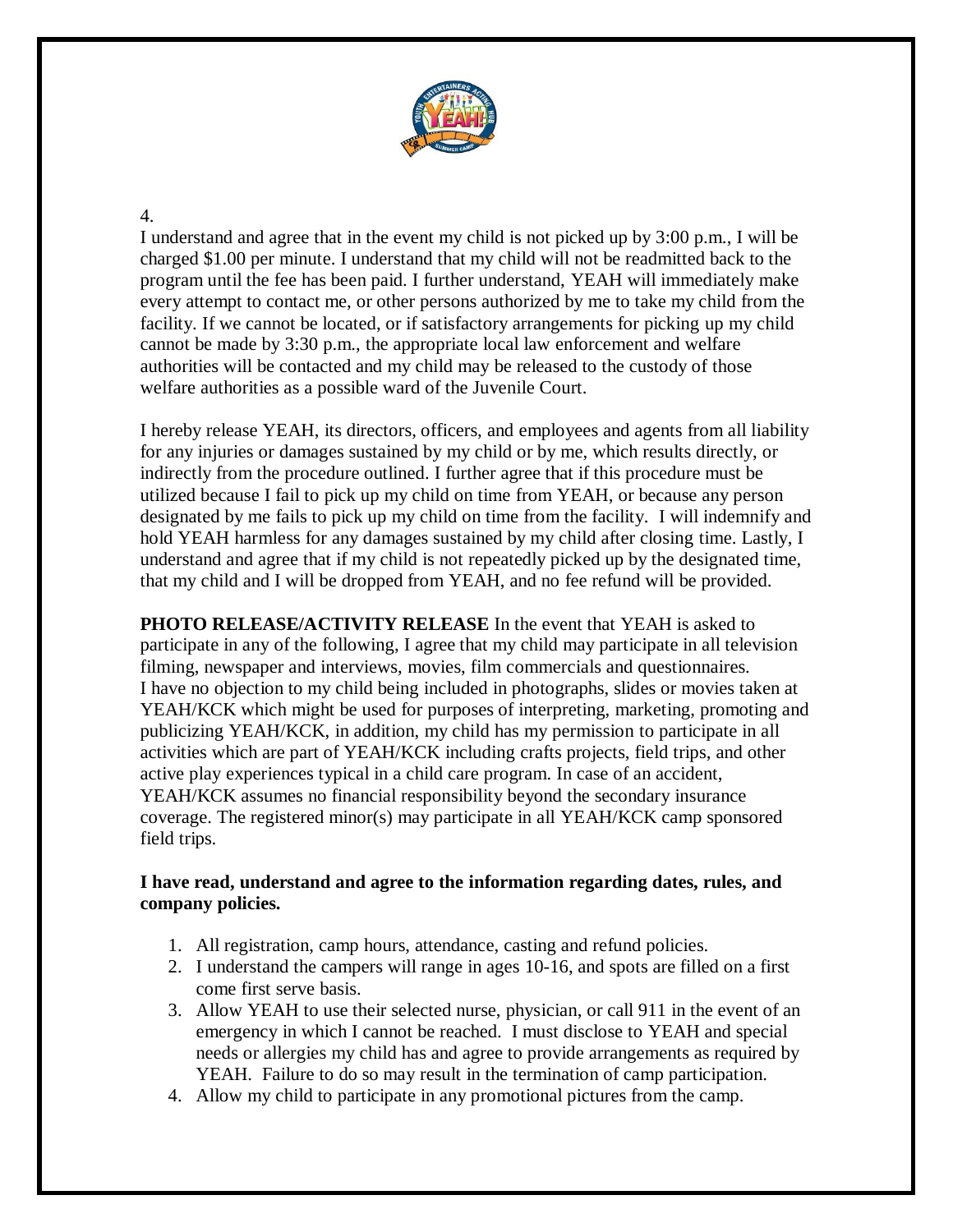

- 5. Cancellation of any session has a \$20 non-refundable registration fee.
- 6. Deadline for refund request is 10 working days prior to first day of camp
- 7. I understand there are no cash refunds if my child is absent due to illness, withdraws early or is removed from camp due to behavior or discipline problems.
- 8. YEAH reserves the right to substitute activities when necessary.
- 9. Space is limited register early to ensure a spot. A child may join a session after it has begun if space available. Parents can call the YEAH office to confirm availability when signing up on or after the start date of a session or speak with the on-site camp director. YEAH reserves the right to cancel a camp session if the enrollment is insufficient. In the event of a cancelled session, YEAH will refund in full or apply tuition to another session.
- 10. On behalf of my child and for myself, I knowingly assume all risks arising from participation in activities related to camp programming. I certify that I have legal authority to sign this release/waiver and sign it without duress or coercion.

I, the parent of give permission for my child to participate in the Y.E.A.H Camp.

Parent signature: \_\_\_\_\_\_\_\_\_\_\_\_\_\_\_\_\_\_\_\_\_\_\_\_\_\_\_\_\_\_\_\_\_\_\_\_\_\_\_\_\_`\_\_\_\_\_\_\_\_\_\_\_\_\_\_\_

Date:\_\_\_\_\_\_\_\_\_\_\_\_\_\_\_\_\_\_\_\_\_\_\_\_\_\_\_\_\_\_\_\_\_\_\_\_\_\_\_\_\_\_\_\_\_\_\_\_\_\_\_\_\_\_\_\_\_\_\_\_\_\_\_\_\_

**For more information, please call or email: Office Assistant:** Brandi Wynae': 708-689-9623 **Email:** carlpayneent@gmail.com

# OFFICE USE

# **Y.E.A.H Spring Break Camp Schedule**

**Camp Schedule (Day/Time)**: Monday thru Friday from 10am – 3pm

## **Age Group**: (10-16)

**Spring Break Session**: April 6-10, 2015

## **TUITION**:

\$300.00 per student for the week. (NO daily rates available) *Non-Refundable Registration Fee of \$20*

Tuition must be paid prior to April  $6<sup>th</sup>$  via online payment/paypal on [www.carlpayneentertainment.com](http://www.carlpayneentertainment.com/)